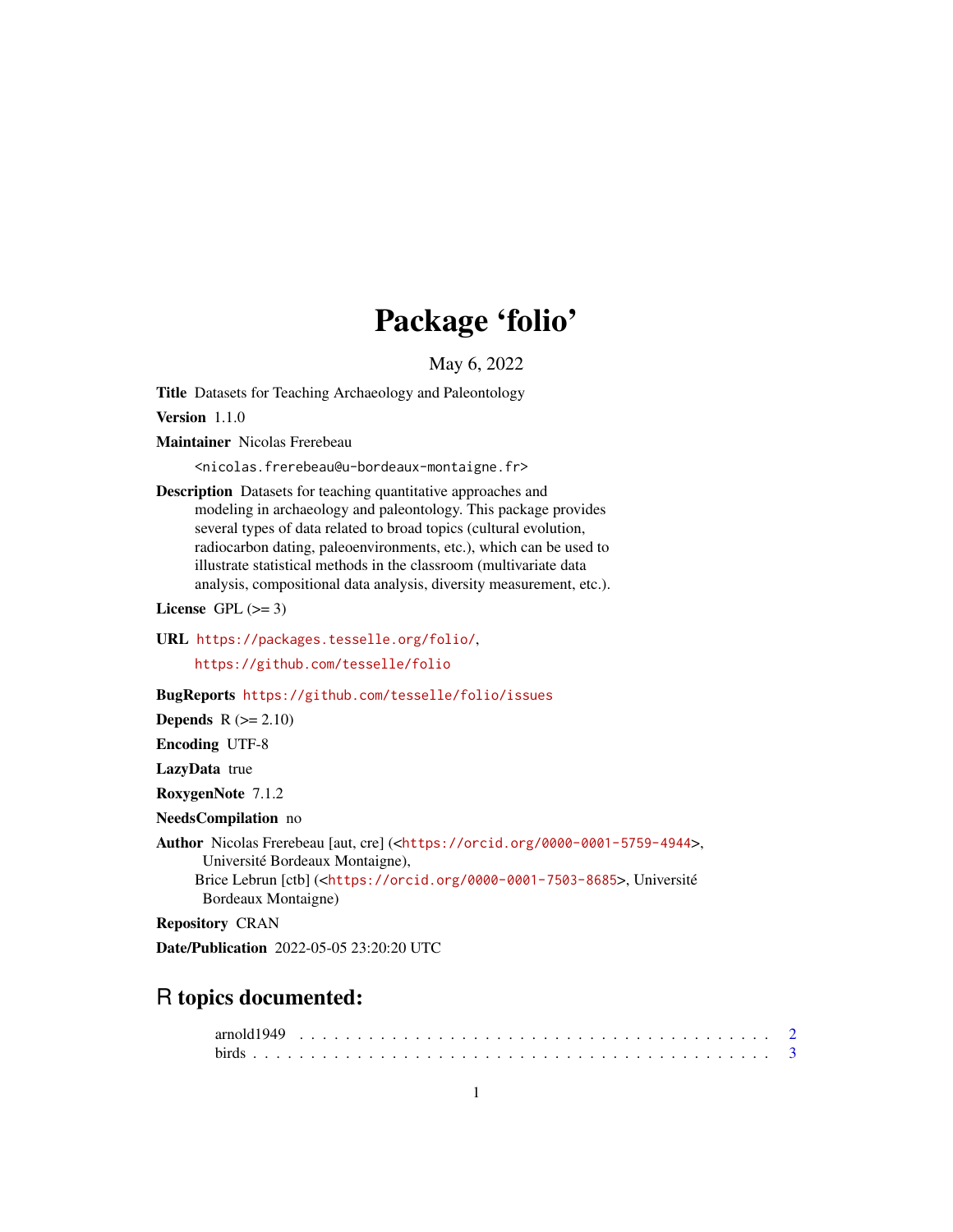#### <span id="page-1-0"></span> $2 \times 2$

| hoves           | 3              |
|-----------------|----------------|
|                 | $\overline{4}$ |
|                 | 5              |
|                 | 6              |
| intcal09        | 7              |
| intcal13        | 8              |
| inteal20        | 9              |
| kommos          | 10             |
|                 | -11            |
|                 | 12             |
|                 | -13            |
|                 | -14            |
| $n$ grip $2004$ | -15            |
|                 | -16            |
|                 | -17            |
|                 | -18            |
|                 | -19            |
| zuni            | 20             |
|                 |                |

#### **Index** [22](#page-21-0)

<span id="page-1-1"></span>arnold1949 *Arnold and Libby's Curve of Knowns*

## Description

"The agreement between prediction and observation is seen to be satisfactory."

## Usage

arnold1949

#### Format

A [data.frame](#page-0-0) with 6 observations and 8 variables:

sample Sample name.

age\_expected Expected age (year BP).

age\_expected\_error Error on age\_expected (year BP).

age\_found Measured age (year BP).

age\_found\_error Error on age\_found (year BP).

activity\_expected Expected specific activity (cpm/g of carbon).

activity\_found Measured specific activity (cpm/g of carbon).

activity\_found\_error Error on activity\_found (cpm/g of carbon).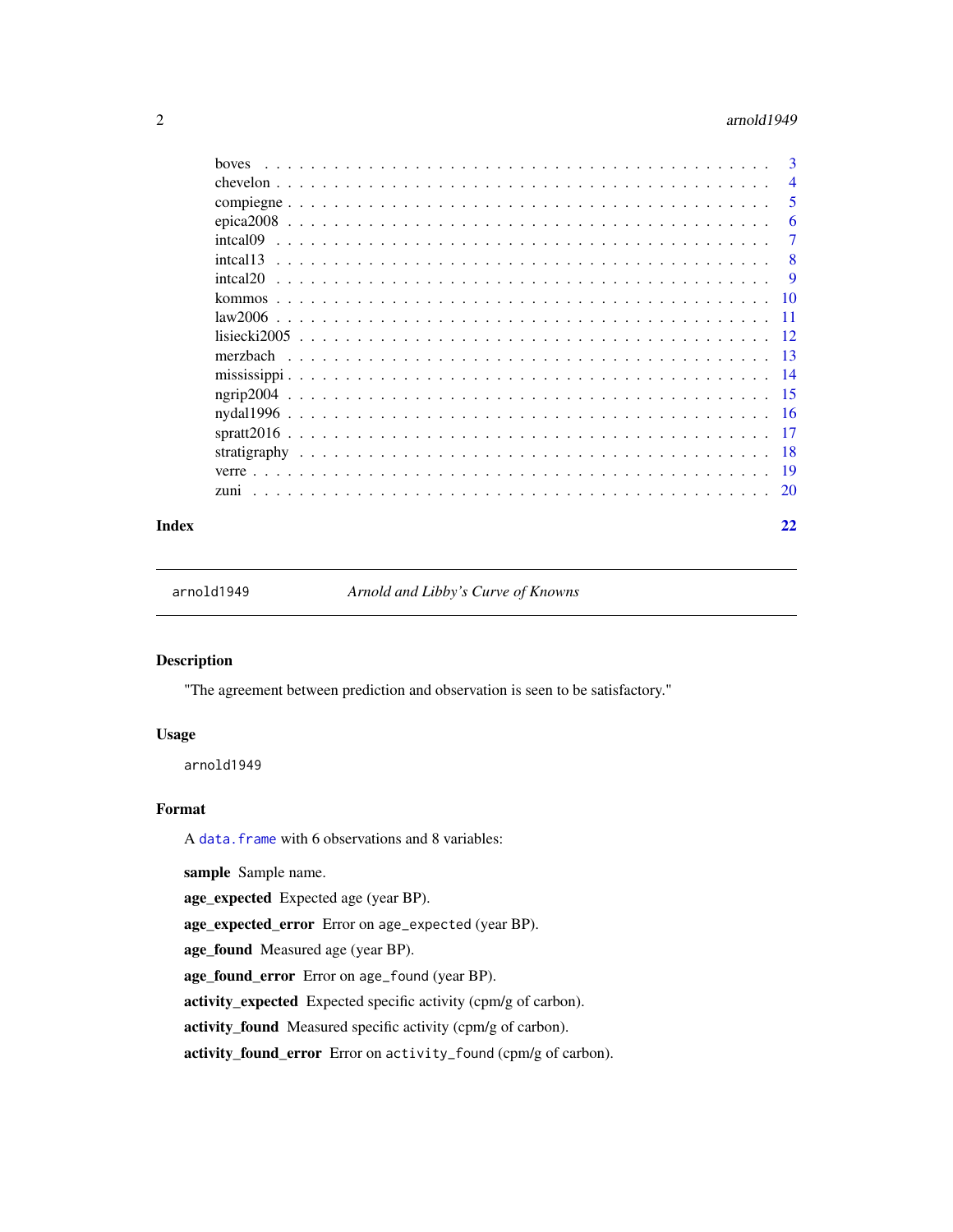#### <span id="page-2-0"></span>birds 3

### Source

Arnold, J. R. and Libby, W. F. (1949). Age Determinations by Radiocarbon Content: Checks with Samples of Known Age. *Science*, 110(2869), 678-80. doi: [10.1126/science.110.2869.678](https://doi.org/10.1126/science.110.2869.678)

### See Also

Other radiocarbon dating: [intcal09](#page-6-1), [intcal13](#page-7-1), [intcal20](#page-8-1)

<span id="page-2-2"></span>birds *European Birds*

## Description

A dataset of birds species abundance in remote European woodlands.

## Usage

birds

## Format

A [data.frame](#page-0-0) with 35 rows (species) and 3 variables (woodlands).

### Source

Magurran, A. E. (1988). *Ecological Diversity and its Measurement*. Princeton, NJ: Princeton University Press. doi: [10.1007/9789401573580.](https://doi.org/10.1007/978-94-015-7358-0)

## See Also

Other count data: [boves](#page-2-1), [chevelon](#page-3-1), [compiegne](#page-4-1), [merzbach](#page-12-1), [mississippi](#page-13-1), [zuni](#page-19-1)

<span id="page-2-1"></span>boves *Boves Ceramics*

## Description

A dataset containing the ceramic counts from the castle site of Boves (Somme, France). The data are grouped into eight periods ranging from the 10th to the 18th century and thirteen ceramic types.

#### Usage

boves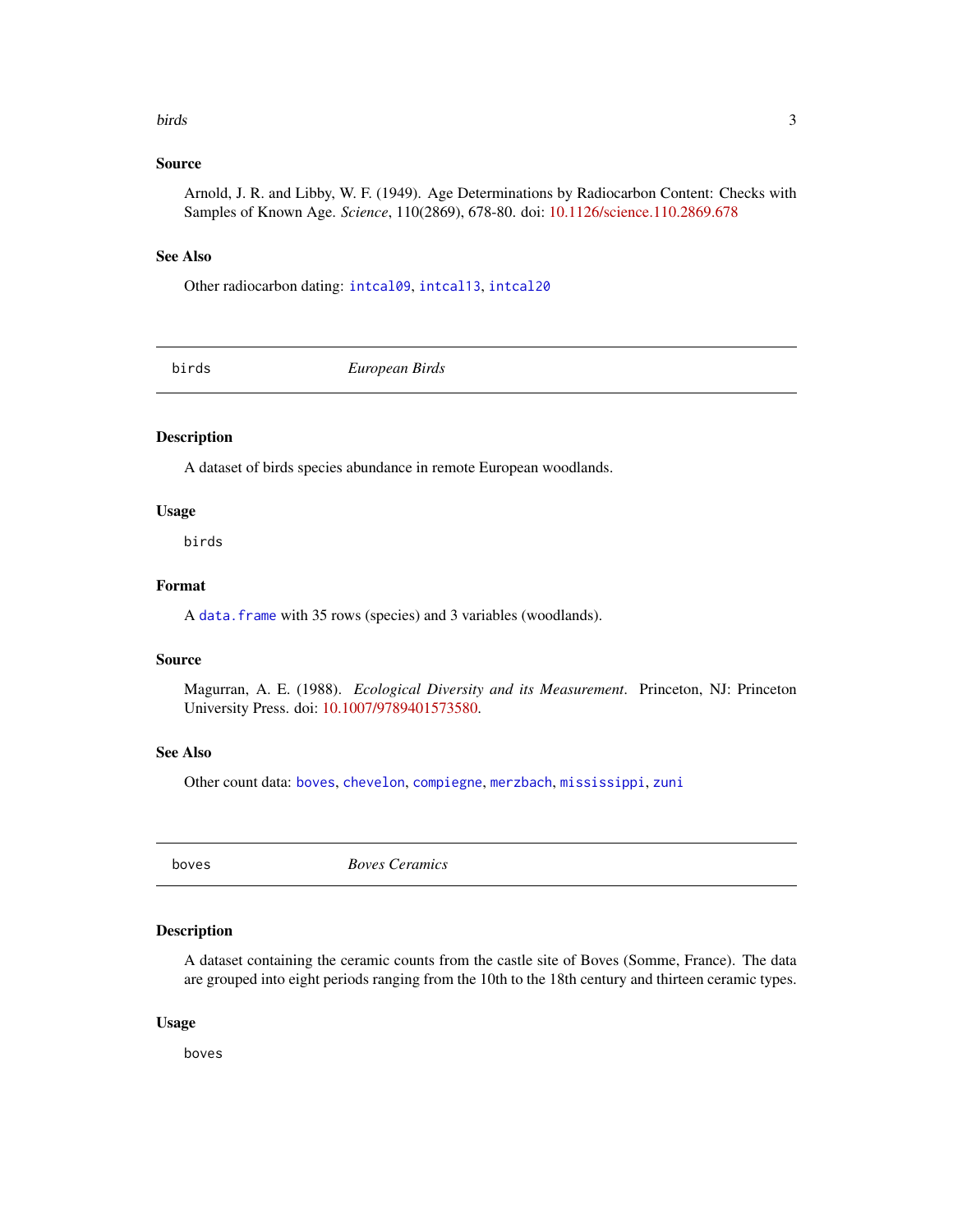#### <span id="page-3-0"></span>4 chevelon

## Format

A [data.frame](#page-0-0) with 8 rows and 13 variables (ceramic types):

| Ī           |  |  |
|-------------|--|--|
| IIa         |  |  |
| IIb         |  |  |
| <b>IIc</b>  |  |  |
| IIIa        |  |  |
| IIIb        |  |  |
| <b>IIIc</b> |  |  |
| IVa         |  |  |
| IVb         |  |  |
| Va          |  |  |
| Vb          |  |  |
| VI          |  |  |
| VII         |  |  |

## Source

Racinet P. (2002). Le site castral et prioral de Boves du Xe au XVIIe siècle. Bilan des recherches 1996-2000. *Revue archéologique de Picardie*. Numéro spécial 20, 123 p.

## See Also

Other count data: [birds](#page-2-2), [chevelon](#page-3-1), [compiegne](#page-4-1), [merzbach](#page-12-1), [mississippi](#page-13-1), [zuni](#page-19-1)

<span id="page-3-1"></span>chevelon *Chevelon Ground Stone*

## Description

A dataset of ground stone artifact counts from the Cholla project (USA).

## Usage

chevelon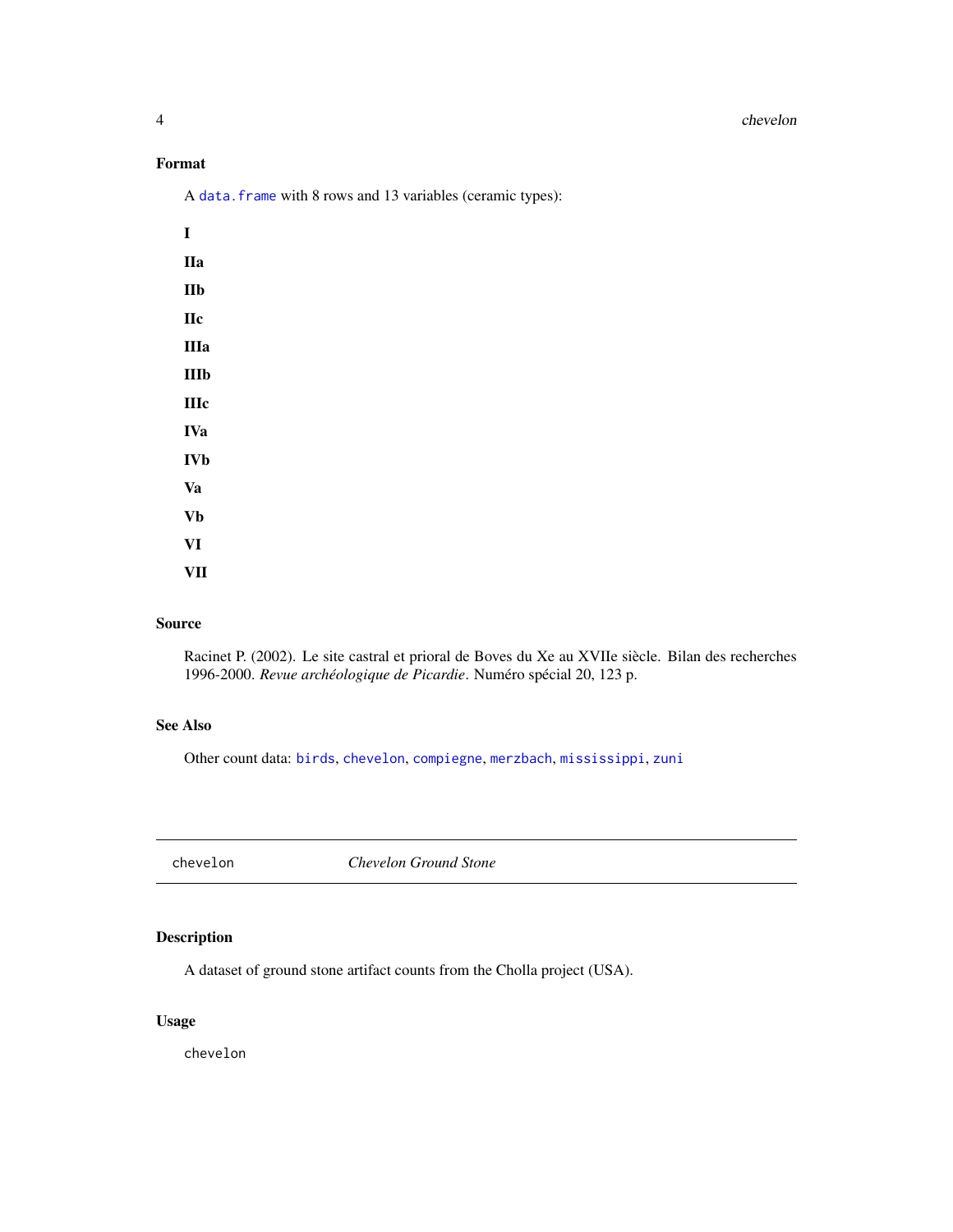## <span id="page-4-0"></span>compiegne 5

## Format

A [data.frame](#page-0-0) with 12 rows and 10 variables (ground stone types):

BMe Basin metate.

SMe Slab metate.

TMe Trough metate.

IMe Indeterminate metate.

UMa Unifacial mano.

BMa Bifacial mano.

MUHa Modified unifacial handstone.

MBHa Modified bifacial handstone.

UUHa Unmodified unifacial handstone.

UBHa Unmodified bifacial handstone.

## Source

Reid, J. J. (ed.) (1982). *Cholla Project Archaeology*. Vol. 2. Archaeological Series 161. Tucson: University of Arizona. doi: [10.6067/XCV8435710](https://doi.org/10.6067/XCV8435710)

#### See Also

Other count data: [birds](#page-2-2), [boves](#page-2-1), [compiegne](#page-4-1), [merzbach](#page-12-1), [mississippi](#page-13-1), [zuni](#page-19-1)

<span id="page-4-1"></span>

compiegne *Compiègne Ceramics*

#### **Description**

A dataset containing the ceramic counts from the Place des Hallettes in Compiègne (Oise, France). The data are grouped into five periods of about a century, ranging from the 9th to the 14th century, and sixteen ceramic types.

#### Usage

compiegne

## Format

A [data.frame](#page-0-0) with 5 rows (chronological periods, numbered from the oldest to the most recent from 1 to 5) and 16 variables (ceramic types):

A Red to white ceramics with fine sized inclusions.

B Red to white ceramics with medium sized inclusions.

C Dark ceramics with fine sized inclusions.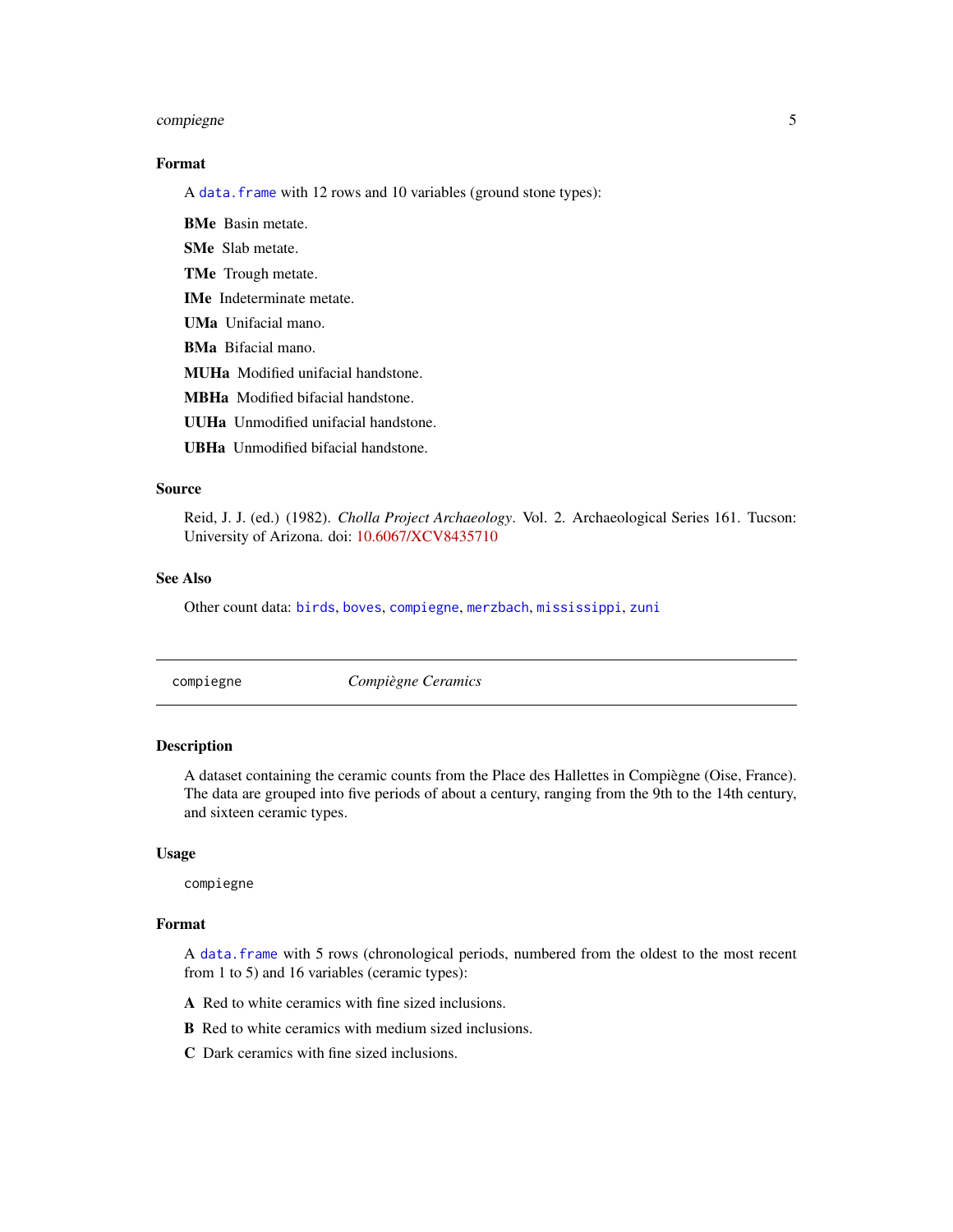- <span id="page-5-0"></span>D Dark ceramics with medium sized inclusions.
- E Ceramics close to those of groups B or D, with similarities to group F.
- F Black, red or beige ceramics with coarse inclusions.
- G Red polished ceramics with fine to medium sized inclusions.
- H Black polished ceramics with fine sized inclusions.
- I Black polished ceramics with medium sized inclusions.
- J Polished and painted ceramics with fine to medium sized inclusions.
- K Painted ceramics, similar to those of group A.
- L Painted ceramics, similar to those of group B.
- M Painted ceramics with coarse inclusions.
- N Glazed ceramics.
- O Stamped ceramics.
- P Coated ceramics.

#### Source

Lacroix, M. C. (1997). La céramique médiévale du site des Hallettes à Compiègne (Oise). *Revue archéologique de Picardie*. Numéro spécial, 13(1), 135-168. doi: [10.3406/pica.1997.1945](https://doi.org/10.3406/pica.1997.1945)

#### See Also

Other count data: [birds](#page-2-2), [boves](#page-2-1), [chevelon](#page-3-1), [merzbach](#page-12-1), [mississippi](#page-13-1), [zuni](#page-19-1)

<span id="page-5-1"></span>

| epica2008 | EPICA Dome C |  |  |
|-----------|--------------|--|--|
|-----------|--------------|--|--|

## Description

EPICA Dome C 800-ka composite  $CO<sub>2</sub>$  data.

#### Usage

epica2008

## Format

A [data.frame](#page-0-0) with 2 variables:

age Year BP.  $CO2$   $CO_2$  (ppmv).

## Source

<https://www.ncei.noaa.gov/access/paleo-search/study/6091>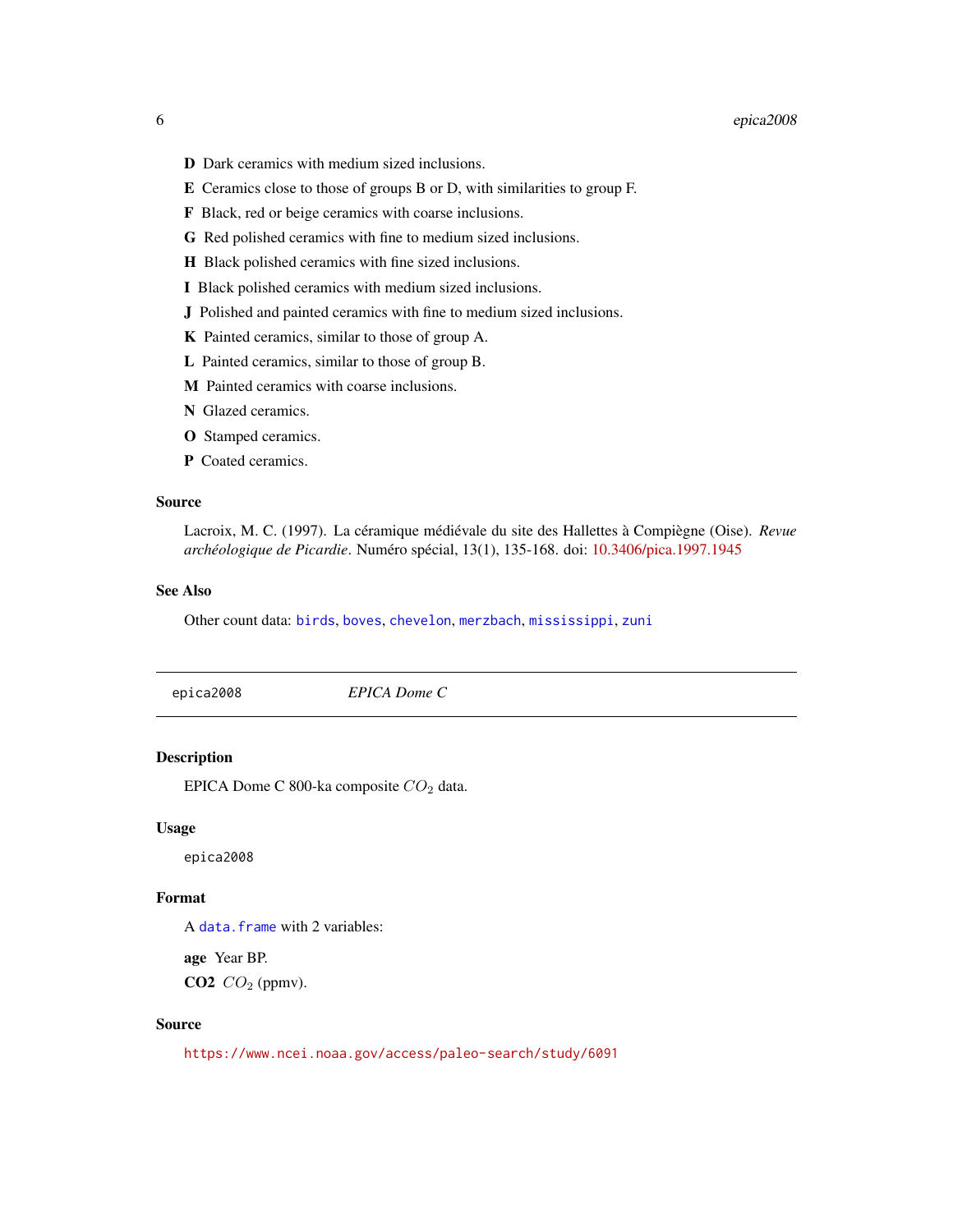#### <span id="page-6-0"></span>intcal09 7 7 7 7 7 7 7 8 7 7 7 7 7 7 7 7 8 7 7 7 7 7 7 7 8 7 7 7 7 8 7 7 7 7 7 8 7 7 7 7 7 7 7 7 7 7 7 7 7 7 7

#### References

Lüthi, D., Le Floch, M., Bereiter, B., Blunier, T., Barnola, J.-M., Siegenthaler, U., Raynaud, D., Jouzel, J., Fischer, H., Kawamura, K. and Stocker, T. F. (2008). High-resolution carbon dioxide concentration record 650,000-800,000 years before present. *Nature*, 453, 379-382. doi: [10.1038/](https://doi.org/10.1038/nature06949) [nature06949](https://doi.org/10.1038/nature06949)

Monnin, E., Indermuhle, A., Dallenbach, A., Fluckiger, J., Stauffer, B., Stocker, T. F., Raynaud, D. and Barnola, J.-M. (2001). Atmospheric CO2 concentrations over the last glacial termination. *Science*, 291, 112-114. doi: [10.1126/science.291.5501.112](https://doi.org/10.1126/science.291.5501.112)

Petit, J. R., Jouzel, J., Raynaud, D., Barkov, N. I., Barnola, J.-M., Basile, I., Benders, M., Chappellaz, J., Davis, M., Delayque, G., Delmotte, M., Kotlyakov, V. M., Legrand, M., Lipenkov, V. Y., Lorius, C., Pepin, L., Ritz, C., Saltzman, E. and Stievenard, M. (1999). Climate and atmospheric history of the past 420,000 years from the Vostok ice core, Antarctica. *Nature*, 399, 429-436. doi: [10.1038/20859](https://doi.org/10.1038/20859)

Siegenthaler, U., Stocker, T. F., Monnin, E., Luthi, D., Schwander, J., Stauffer, B., Raynaud, D., Barnola, J.-M., Fischer, H., Masson-Delmotte, V., Jouzel, J. (2005). Stable Carbon Cycle-Climate Relationship During the Late Pleistocene. *Science*, 310, 1313-1317. doi: [10.1126/science.1120130](https://doi.org/10.1126/science.1120130)

### See Also

Other palaeoenvironment data: [law2006](#page-10-1), [lisiecki2005](#page-11-1), [ngrip2004](#page-14-1), [spratt2016](#page-16-1)

#### Examples

```
plot(
 x = epica2008$age / 1000,
 y = epica2008$CO2,
 type = "1",xlim = c(800, 0),xlab = "kilo year BP",
 ylab = expression("CO"[2]~"(ppmv)")
)
```
<span id="page-6-1"></span>intcal09 *IntCal09*

#### Description

The IntCal series of radiocarbon calibration curves.

#### Usage

intcal09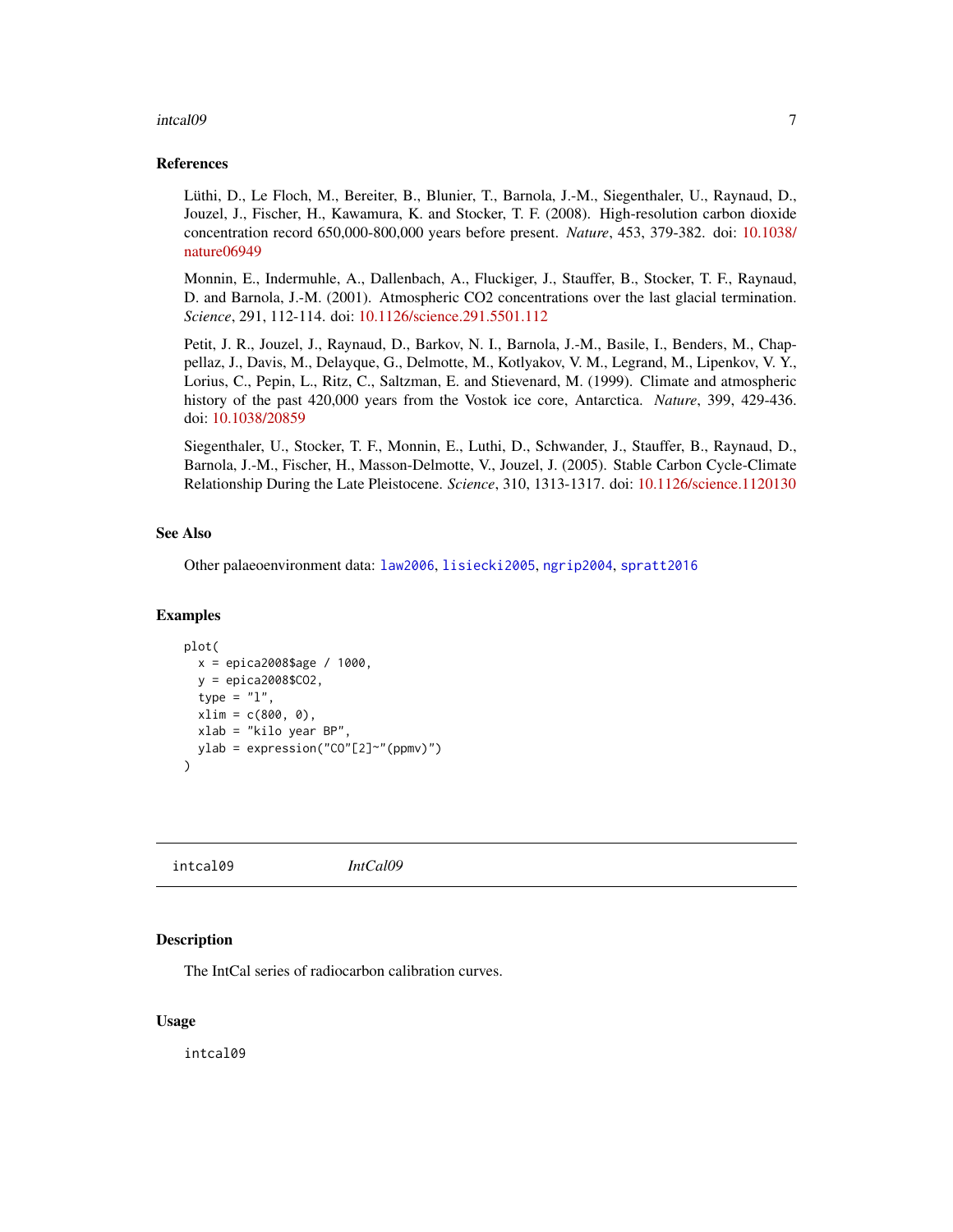## Format

A [data.frame](#page-0-0) with 5 variables:

calBP Calendar (calibrated) age (year BP).

age Radiocarbon age (year BP).

error Radiocarbon error (year BP).

**delta** Isotopic ratio  $\Delta^{14}C$  (per mil).

sigma Error on delta (per mil).

## Source

Reimer, P. J., Baillie, M. G. L., Bard, E., Bayliss, A., Beck, J. W., Blackwell, P. G., Bronk Ramsey, C. *et al.* (2009). IntCal09 and Marine09 Radiocarbon age Calibration Curves, 0-50,000 Years Cal BP. *Radiocarbon*, 51(4): 1111-50. doi: [10.1017/S0033822200034202.](https://doi.org/10.1017/S0033822200034202)

## See Also

Other radiocarbon dating: [arnold1949](#page-1-1), [intcal13](#page-7-1), [intcal20](#page-8-1)

<span id="page-7-1"></span>intcal13 *IntCal13*

## Description

The IntCal series of radiocarbon calibration curves.

#### Usage

intcal13

## Format

A [data.frame](#page-0-0) with 5 variables:

calBP Calendar (calibrated) age (year BP).

age Radiocarbon age (year BP).

error Radiocarbon error (year BP).

**delta** Isotopic ratio  $\Delta^{14}C$  (per mil).

sigma Error on delta (per mil).

#### Source

Reimer, P. J., Bard, E. Bayliss, A., Beck, J. W., Blackwell, P. G., Bronk Ramsey, C., Buck, C. E. *et al.* (2013). IntCal13 and Marine13 Radiocarbon age Calibration Curves 0-50,000 Years cal BP. *Radiocarbon*, 55(4): 1869-87. doi: [10.2458/azu\\_js\\_rc.55.16947.](https://doi.org/10.2458/azu_js_rc.55.16947)

<span id="page-7-0"></span>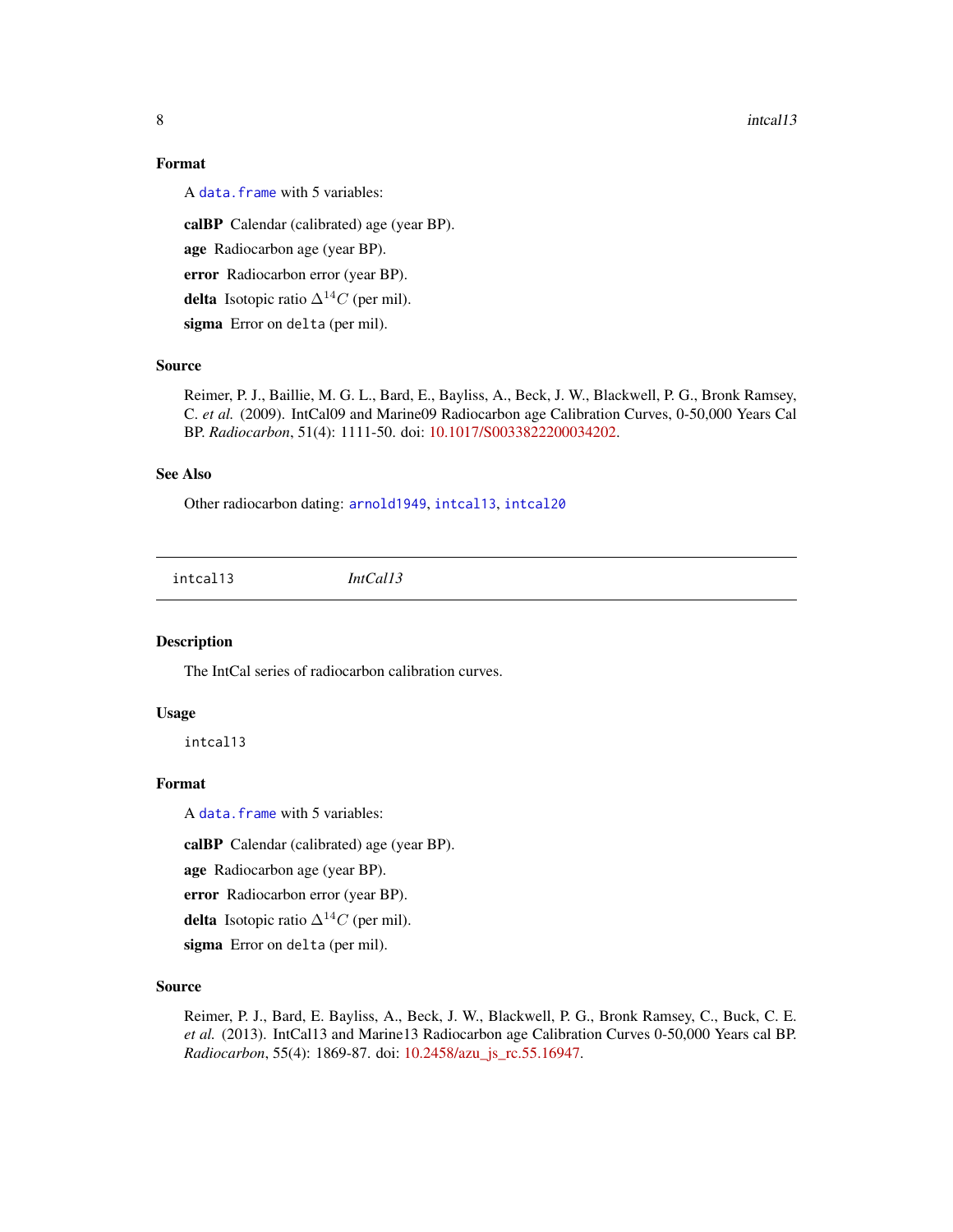#### <span id="page-8-0"></span>intcal20 9

## See Also

Other radiocarbon dating: [arnold1949](#page-1-1), [intcal09](#page-6-1), [intcal20](#page-8-1)

<span id="page-8-1"></span>intcal20 *IntCal20*

## Description

The IntCal series of radiocarbon calibration curves.

## Usage

intcal20

#### Format

A [data.frame](#page-0-0) with 5 variables:

calBP Calendar (calibrated) age (year BP).

age Radiocarbon age (year BP).

error Radiocarbon error (year BP).

delta Isotopic ratio  $\Delta^{14}C$  (per mil).

sigma Error on delta (per mil).

## Source

Reimer, P. J., Austin, W. E. N., Bard, E., Bayliss, A., Blackwell, P. G., Bronk Ramsey, C., Butzin, M. *et al.* (2020). The IntCal20 Northern Hemisphere Radiocarbon âge Calibration Curve (0-55 Cal KBP). *Radiocarbon*, 62(4), 725-757. doi: [10.1017/RDC.2020.41.](https://doi.org/10.1017/RDC.2020.41)

## See Also

Other radiocarbon dating: [arnold1949](#page-1-1), [intcal09](#page-6-1), [intcal13](#page-7-1)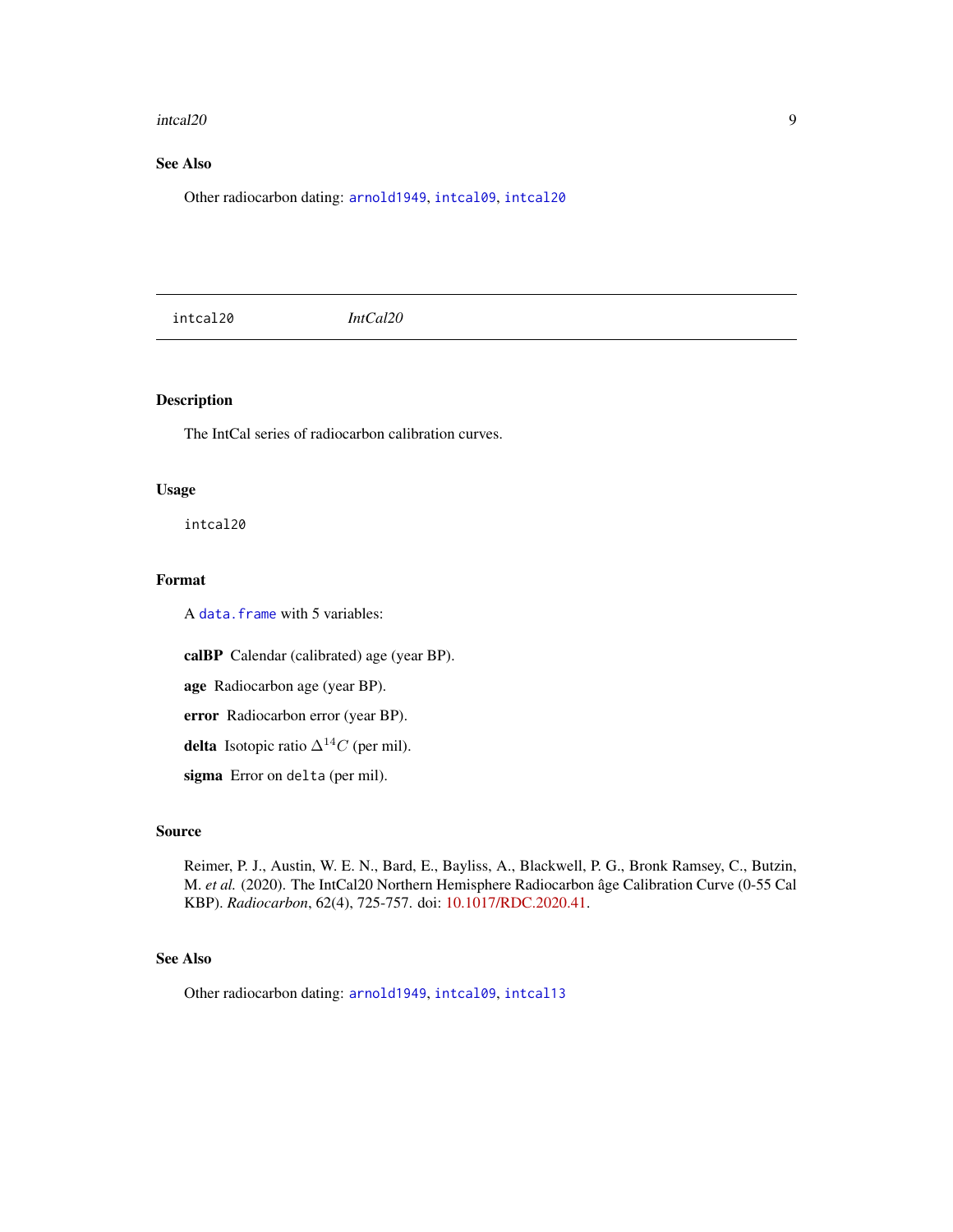<span id="page-9-1"></span><span id="page-9-0"></span>

Chemical analysis (neutron activation analysis) of 88 Late Bronze Age transport jars found in excavations at Kommos, Crete.

#### Usage

kommos

#### Format

A [data.frame](#page-0-0) with 22 variables (chemical elements):

type CJ: Canaanite jar; EJ: Egyptian jar; TSJ: transport stirrup jar; SNA: short-necked amphora.

- date Chronology (period).
- Sm Sm content (ppm).
- Lu Lu content (ppm).
- U U content (ppm).
- Yb Yb content (ppm).
- As As content (ppm).
- Sb Sb content (ppm).
- Ca Ca content (ppm).
- Na Na content (ppm).
- La La content (ppm).
- Ce Ce content (ppm).
- Th Th content (ppm).
- Cr Cr content (ppm).
- Hf Hf content (ppm).
- Cs Cs content (ppm).
- Sc Sc content (ppm).
- Rb Rb content (ppm).
- Fe Fe content (ppm).
- Ta Ta content (ppm).
- Co Co content (ppm).
- Eu Eu content (ppm).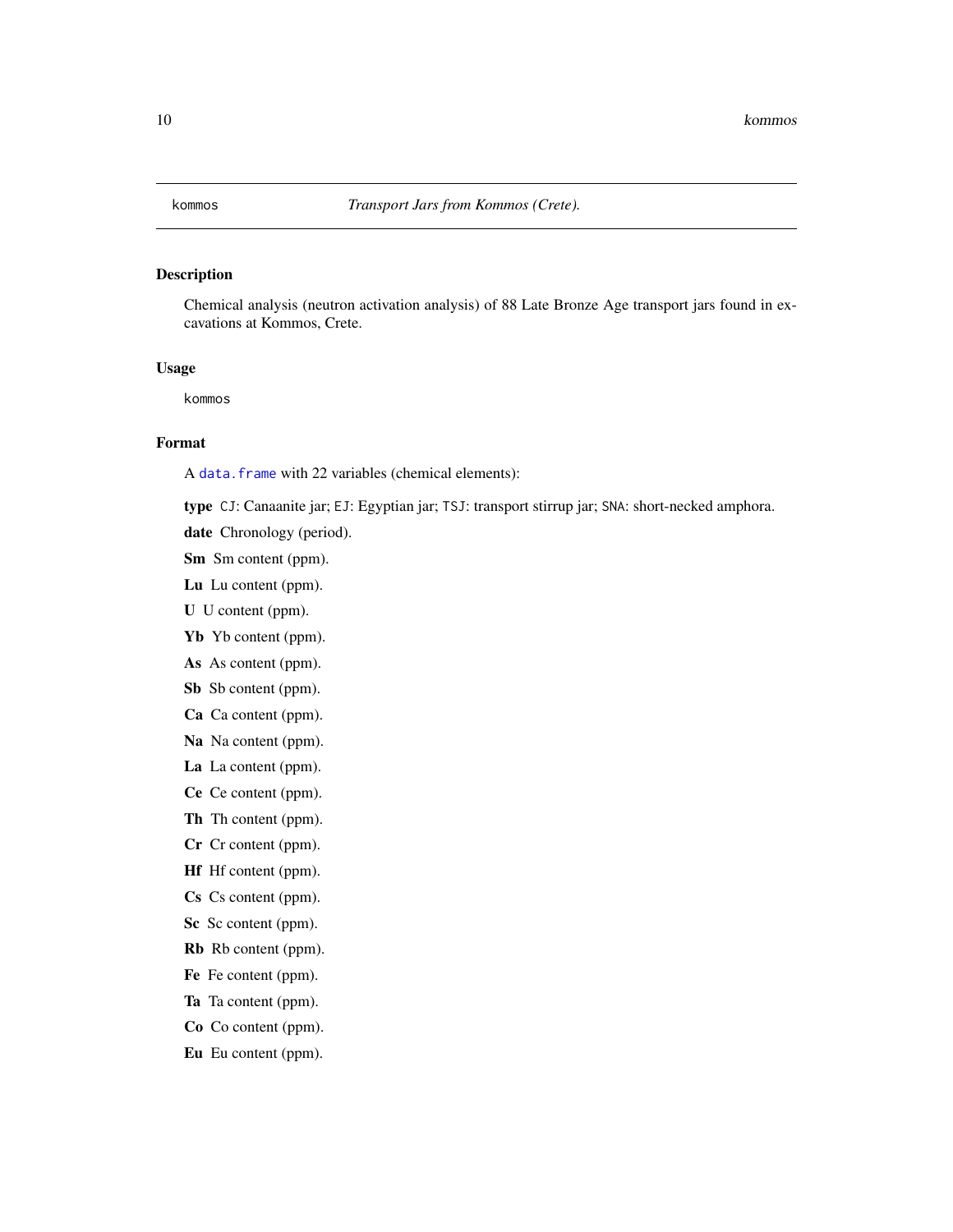#### <span id="page-10-0"></span> $\mu$ aw2006 11

## References

Day, P. M., Quinn, P. S., Rutter, J. B. & Kilikoglou, V. (2011). A World of Goods: Transport Jars and Commodity Exchange at the Late Bronze Age Harbor of Kommos, Crete. *Hesperia*, 80, 511-558. doi: [10.2972/hesperia.80.4.0511](https://doi.org/10.2972/hesperia.80.4.0511)

#### See Also

Other chemical data: [verre](#page-18-1)

<span id="page-10-1"></span>law2006 *Law Dome Ice Core*

## Description

Law Dome Ice Core 2000-year  $CH_4$ ,  $CO_2$  and  $N_2O$  data.

#### Usage

law2006

## Format

A [data.frame](#page-0-0) with 2004 observations and 8 variables:

year Year AD. NOAA04 NOAA04 CH<sub>4</sub> scale. **CH4\_spl**  $CH_4$  spline (ppb). **CH4\_grw**  $CH_4$  growth Rate (ppb/yr). **CO2\_spl**  $CO<sub>2</sub>$  spline (ppb). **CO2\_grw**  $CO<sub>2</sub>$  growth Rate (ppb/yr). N2O\_spl  $N_2O$  spline (ppb). N2O\_grw  $N_2O$  growth Rate (ppb/yr).

## Source

<https://www.ncei.noaa.gov/access/paleo-search/study/9959>

## References

MacFarling Meure, C., Etheridge, D., Trudinger, C., Steele, P., Langenfelds, R., van Ommen, T., Smith, A. and Elkins, J. (2006). The Law Dome CO2, CH4 and N2O Ice Core Records Extended to 2000 years BP. *Geophysical Research Letters*, 33(14), L14810. doi: [10.1029/2006GL026152.](https://doi.org/10.1029/2006GL026152)

## See Also

Other palaeoenvironment data: [epica2008](#page-5-1), [lisiecki2005](#page-11-1), [ngrip2004](#page-14-1), [spratt2016](#page-16-1)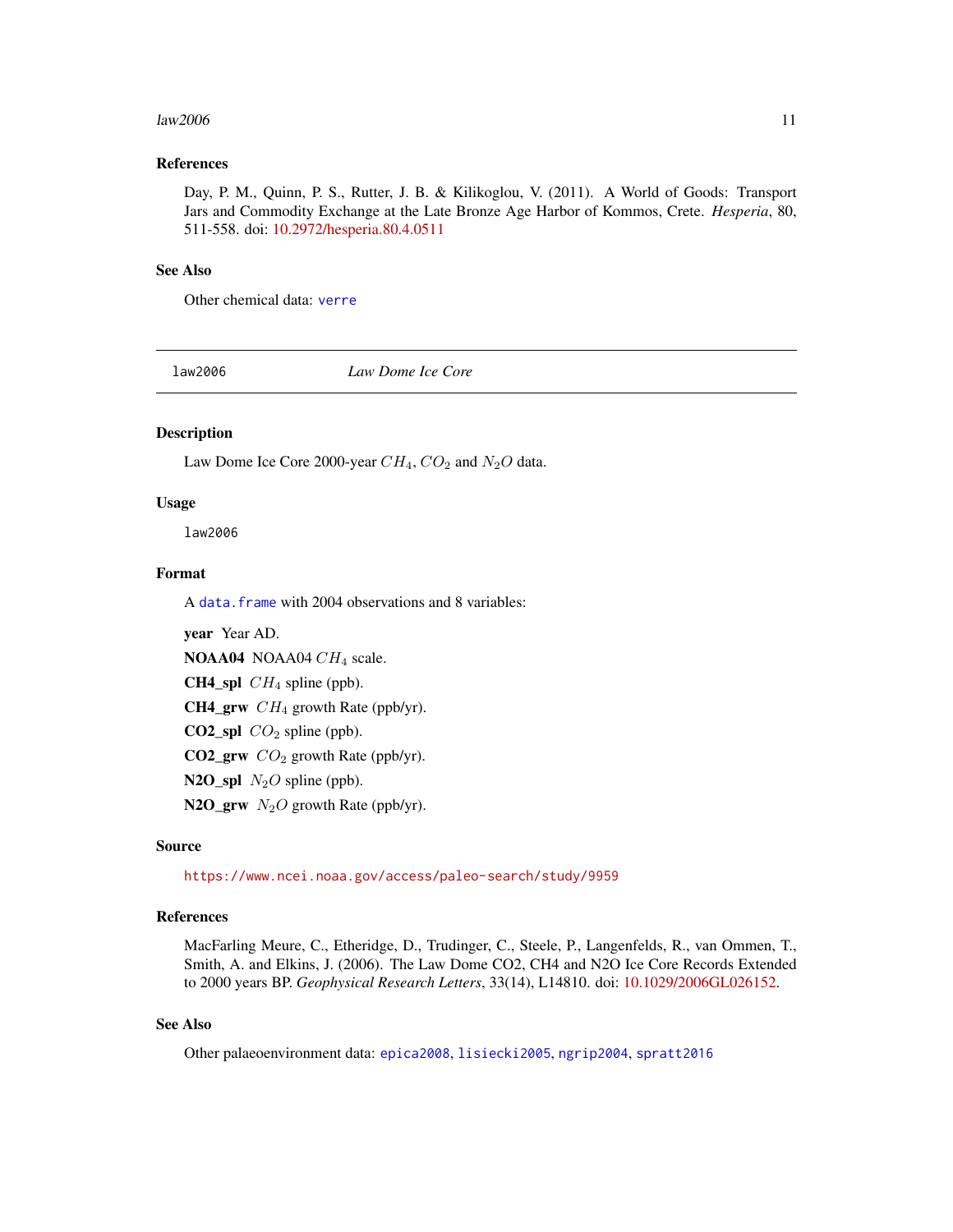## Examples

```
plot(
  x = law2006$year,
  y = law2006$CO2_spl,
  type = "1",xlab = "Year AD",
  ylab = expression("CO"[2]~"(ppm)")
\mathcal{L}
```
<span id="page-11-1"></span>lisiecki2005 *Global Benthic* δˆ18O *Stack*

## Description

A global Pliocene-Pleistocene benthic  $\delta^{18}O$  stack.

## Usage

lisiecki2005

## Format

A [data.frame](#page-0-0) with 3 variables:

age Calendar age (kilo year cal BP).

**delta** Benthic  $\delta^{18}O$  (per mil).

error Standard error (per mil).

## Details

The LR04 stack spans 5.3 Myr and is an average of 57 globally distributed benthic  $\delta^{18}O$  records (which measure global ice volume and deep ocean temperature) collected from the scientific literature.

#### Source

<https://www.ncei.noaa.gov/access/paleo-search/study/5847>

## References

Lisiecki, L. E. and Raymo, M. E. (2005). A Pliocene-Pleistocene stack of 57 globally distributed benthic d18O records. *Paleoceanography*, 20, PA1003. doi: [10.1029/2004PA001071](https://doi.org/10.1029/2004PA001071)

## See Also

Other palaeoenvironment data: [epica2008](#page-5-1), [law2006](#page-10-1), [ngrip2004](#page-14-1), [spratt2016](#page-16-1) Other isotopic data: [ngrip2004](#page-14-1), [nydal1996](#page-15-1), [spratt2016](#page-16-1)

<span id="page-11-0"></span>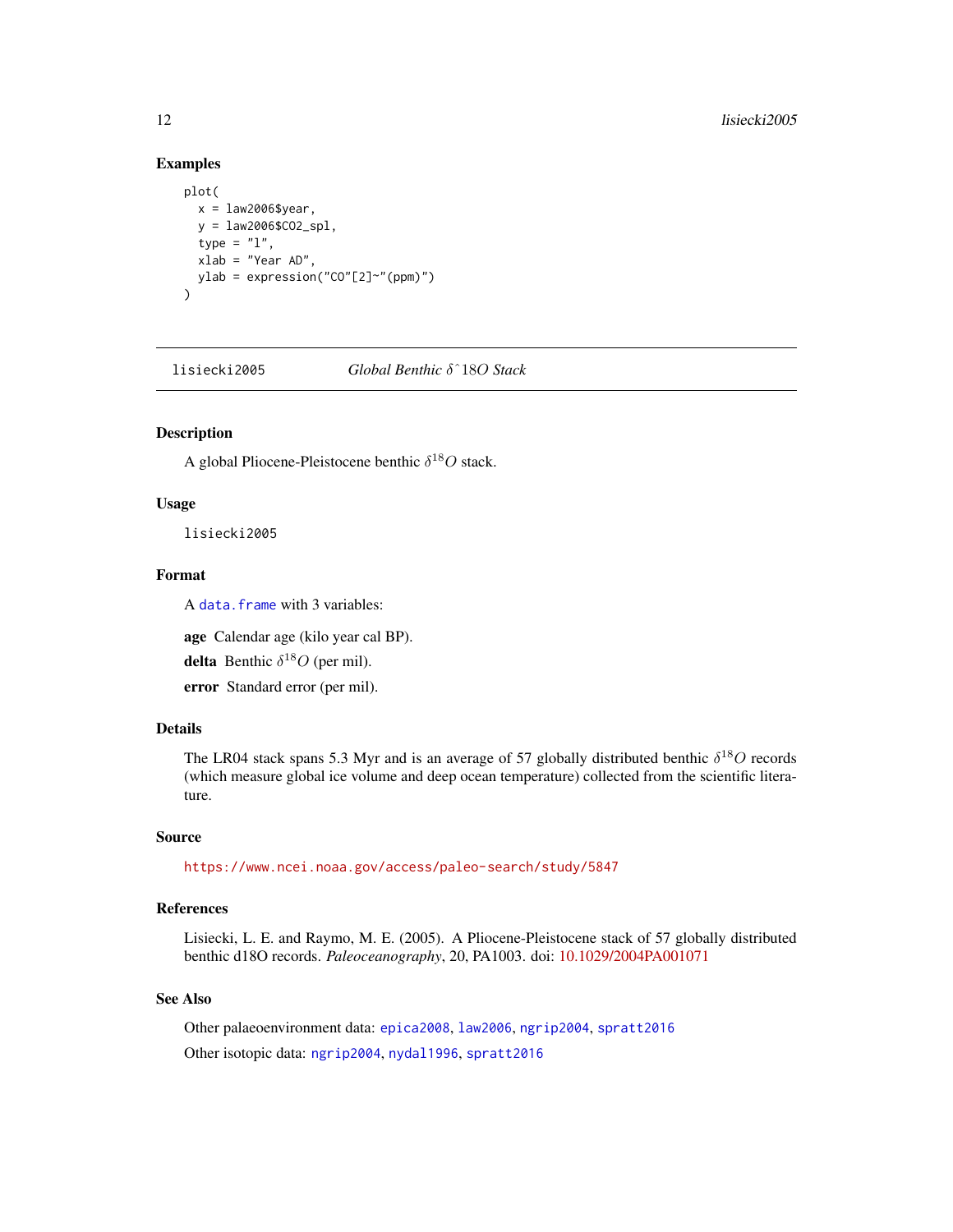#### <span id="page-12-0"></span>merzbach and the contract of the contract of the contract of the contract of the contract of the contract of the contract of the contract of the contract of the contract of the contract of the contract of the contract of t

## Examples

```
plot(
  x = lisiecki2005$age,
  y = lisiecki2005$delta,
  type = "1",xlim = c(500, 0),xlab = "kilo year BP",
  ylab = expression(delta^{18}*"O")
)
```
<span id="page-12-1"></span>merzbach *Merzbach Ceramics*

## Description

A dataset containing the ceramic counts from the Merzbach assemblage (Germany). The data are grouped into eight phases.

#### Usage

merzbach

## Format

A [data.frame](#page-0-0) with 8 rows (phases, numbered from VII to XIV) and 36 variables (pottery motifs).

## Source

Crema, E. R. (2016). Sample codes and data for "Revealing patterns of cultural transmission from frequency data: equilibrium and non-equilibrium assumptions". *Zenodo*, v1.0. doi: [10.5281/](https://doi.org/10.5281/zenodo.187558) [zenodo.187558.](https://doi.org/10.5281/zenodo.187558)

## References

Crema, E. R., Kandler, A. & Shennan, S. (2016). Revealing Patterns of Cultural Transmission from Frequency Data: Equilibrium and Non-Equilibrium Assumptions. *Scientific Reports*, 6(1). doi: [10.1038/srep39122.](https://doi.org/10.1038/srep39122)

## See Also

Other count data: [birds](#page-2-2), [boves](#page-2-1), [chevelon](#page-3-1), [compiegne](#page-4-1), [mississippi](#page-13-1), [zuni](#page-19-1)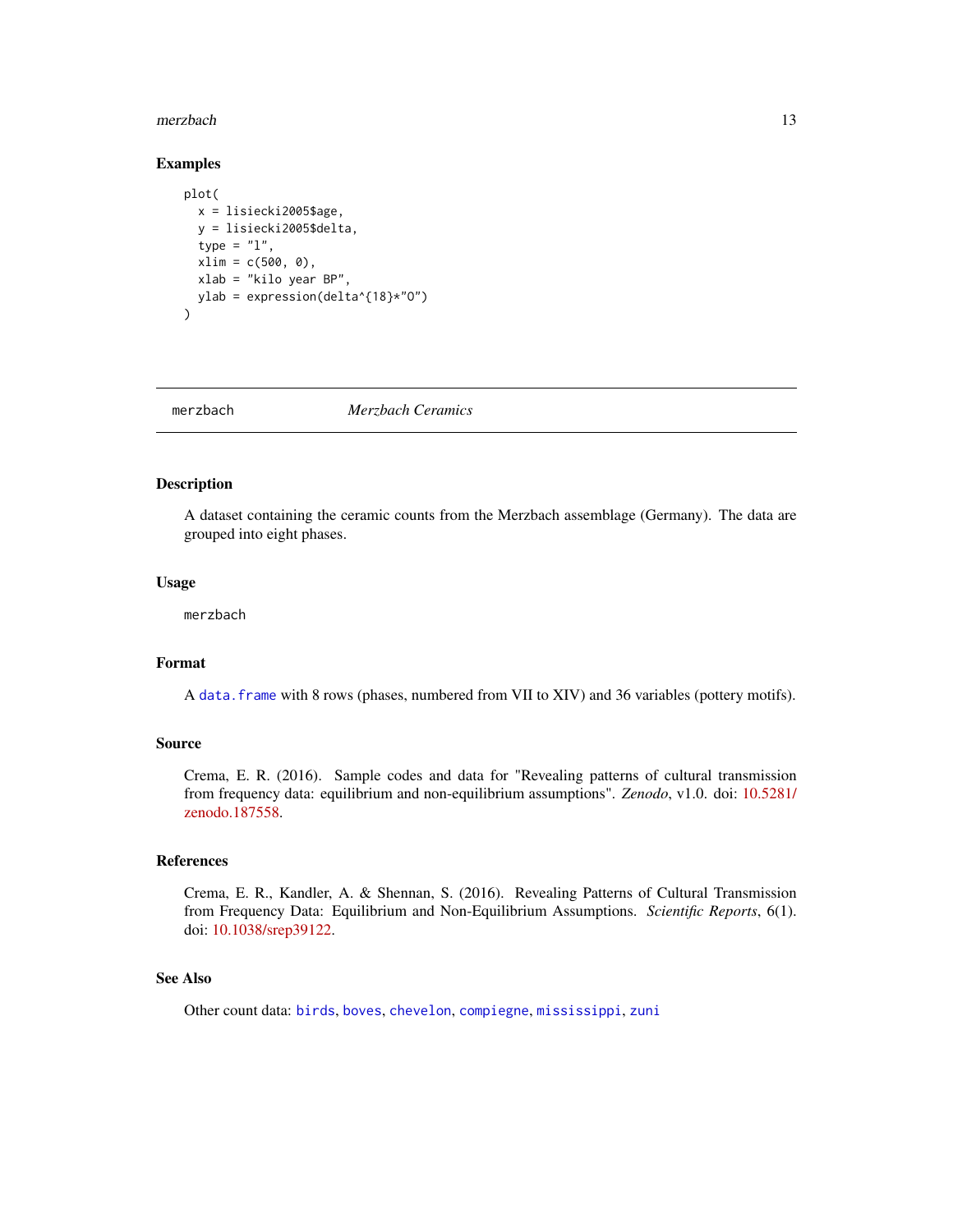<span id="page-13-1"></span><span id="page-13-0"></span>

A dataset containing ceramic counts from the Mississippi region.

## Usage

mississippi

## Format

A [data.frame](#page-0-0) with 20 rows and 10 variables (ceramic types):

ParkinPunctate BartonKentMPI Painted **FortuneNoded** RanchIncised WallsEngraved WallaceIncised RhodesIncised VernonPaulApplique HullEngraved

## Source

Lipo, C. P., Madsen, M. E. & Dunnell, R. C. (2015). A Theoretically-Sufficient and Computationally-Practical Technique for Deterministic Frequency Seriation. *PLOS ONE*, 10(4), e0124942. doi: [10.13](https://doi.org/10.1371/journal.pone.0124942)71/ [journal.pone.0124942.](https://doi.org/10.1371/journal.pone.0124942)

## See Also

Other count data: [birds](#page-2-2), [boves](#page-2-1), [chevelon](#page-3-1), [compiegne](#page-4-1), [merzbach](#page-12-1), [zuni](#page-19-1)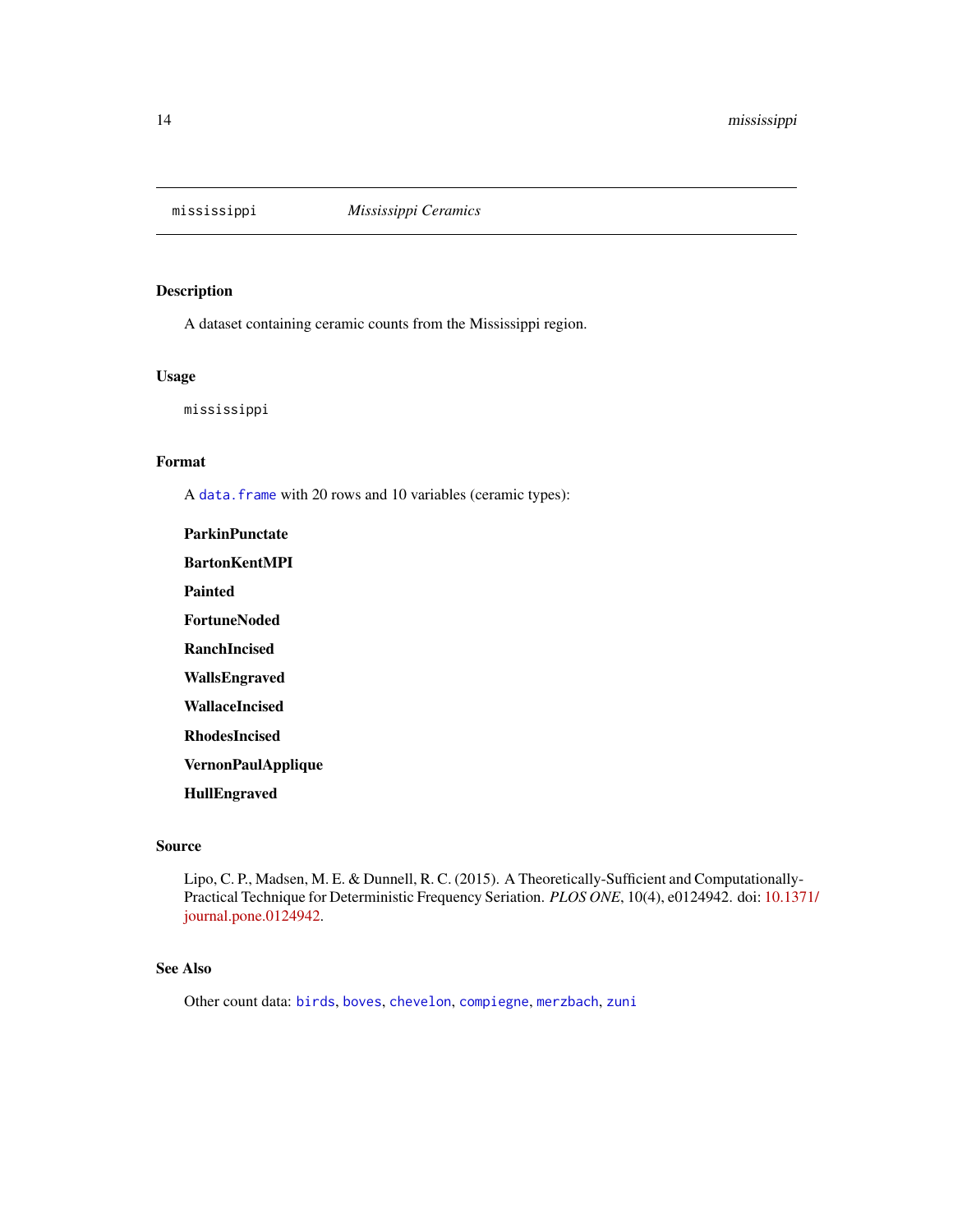<span id="page-14-1"></span><span id="page-14-0"></span>ngrip2004 *North GRIP*

#### Description

50-year averaged oxygen isotope data from the North Greenland Ice Core Project.

## Usage

ngrip2004

## Format

A [data.frame](#page-0-0) with 2 variables:

age Calendar age (years before 2000 AD).

**delta**  $\delta^{18}O$  (per mil).

## Source

<https://www.ncei.noaa.gov/access/paleo-search/study/2481>

#### References

North Greenland Ice Core Project members (2004). High-resolution record of Northern Hemisphere climate extending into the last interglacial period. *Nature*, 431(7005), 147-151. doi: [10.1038/](https://doi.org/10.1038/nature02805) [nature02805](https://doi.org/10.1038/nature02805)

## See Also

Other palaeoenvironment data: [epica2008](#page-5-1), [law2006](#page-10-1), [lisiecki2005](#page-11-1), [spratt2016](#page-16-1)

Other isotopic data: [lisiecki2005](#page-11-1), [nydal1996](#page-15-1), [spratt2016](#page-16-1)

## Examples

```
plot(
  x = ngrip2004$age / 1000,
  y = ngrip2004$delta,
  type = "1",
  xlim = c(120, 0),xlab = "kilo year b2k",
  ylab = expression(delta^{18}*"O")
\overline{\phantom{a}}
```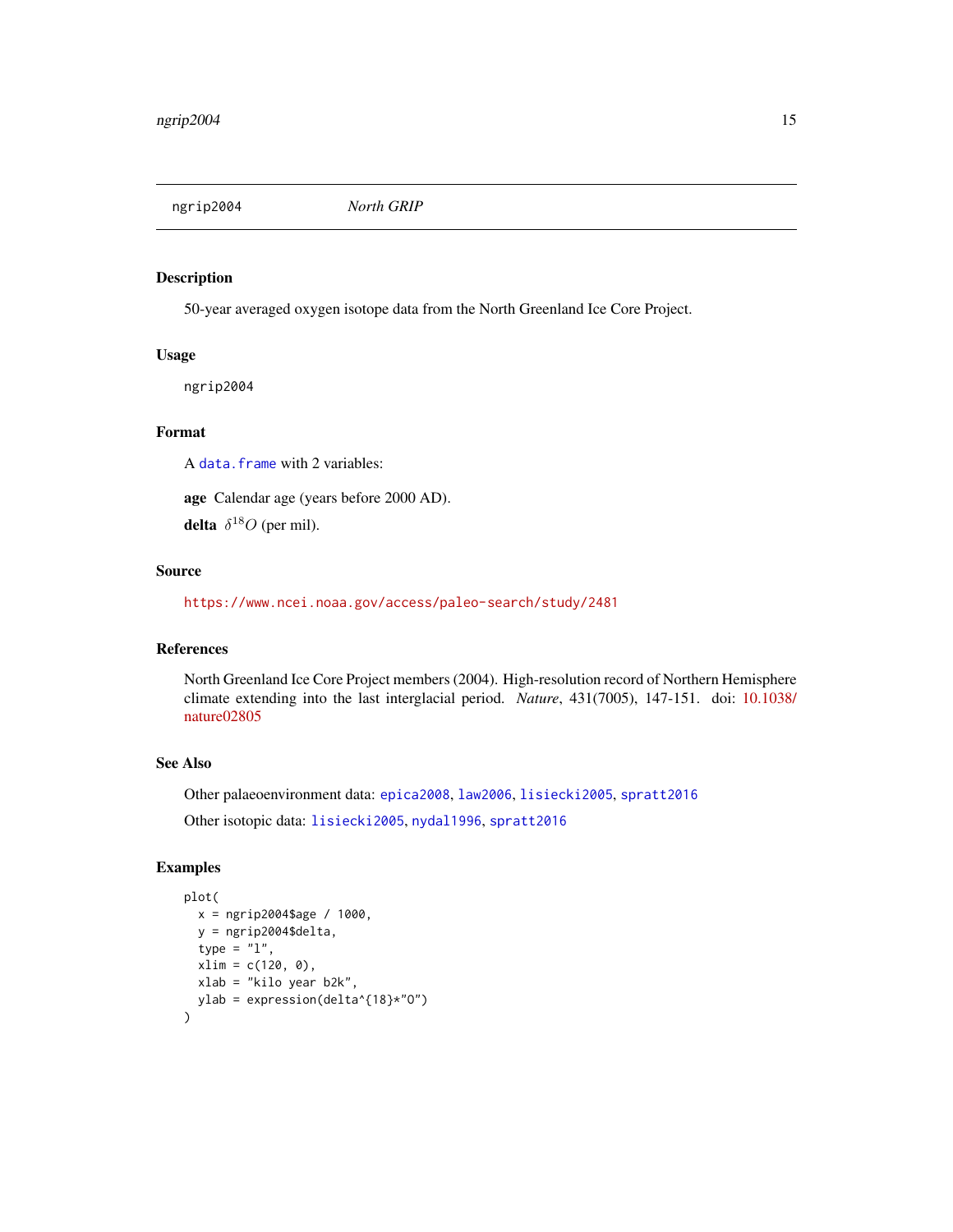<span id="page-15-1"></span><span id="page-15-0"></span>

Corrected  ${}^{14}C$  measurements from air samples collected at five Norwegian sites from 1962-1993.

## Usage

nydal1996

## Format

A [data.frame](#page-0-0) with 5 variables:

site Sampling station.

start Beginning date of the sampling period.

end Ending date of the sampling period.

delta Isotopic ratio  $\Delta^{14}C$  (per mil).

sigma Error on delta (per mil).

## Source

Nydal, R. and Lövseth, K. (1996). *Carbon-14 Measurements in Atmospheric CO2 from Northern and Southern Hemisphere Sites, 1962-1993*. ORNL/CDIAC-93; NDP-057. Washington, DC: USDOE Office of Energy Research. doi: [10.2172/461185](https://doi.org/10.2172/461185)

## See Also

Other isotopic data: [lisiecki2005](#page-11-1), [ngrip2004](#page-14-1), [spratt2016](#page-16-1)

## Examples

```
plot(
  x = nydal1996$start,
  y = nydal1996$delta,
  type = "p",
  xlab = "Date",
  ylab = expression(Delta^{14}*"C")
\overline{\phantom{a}}
```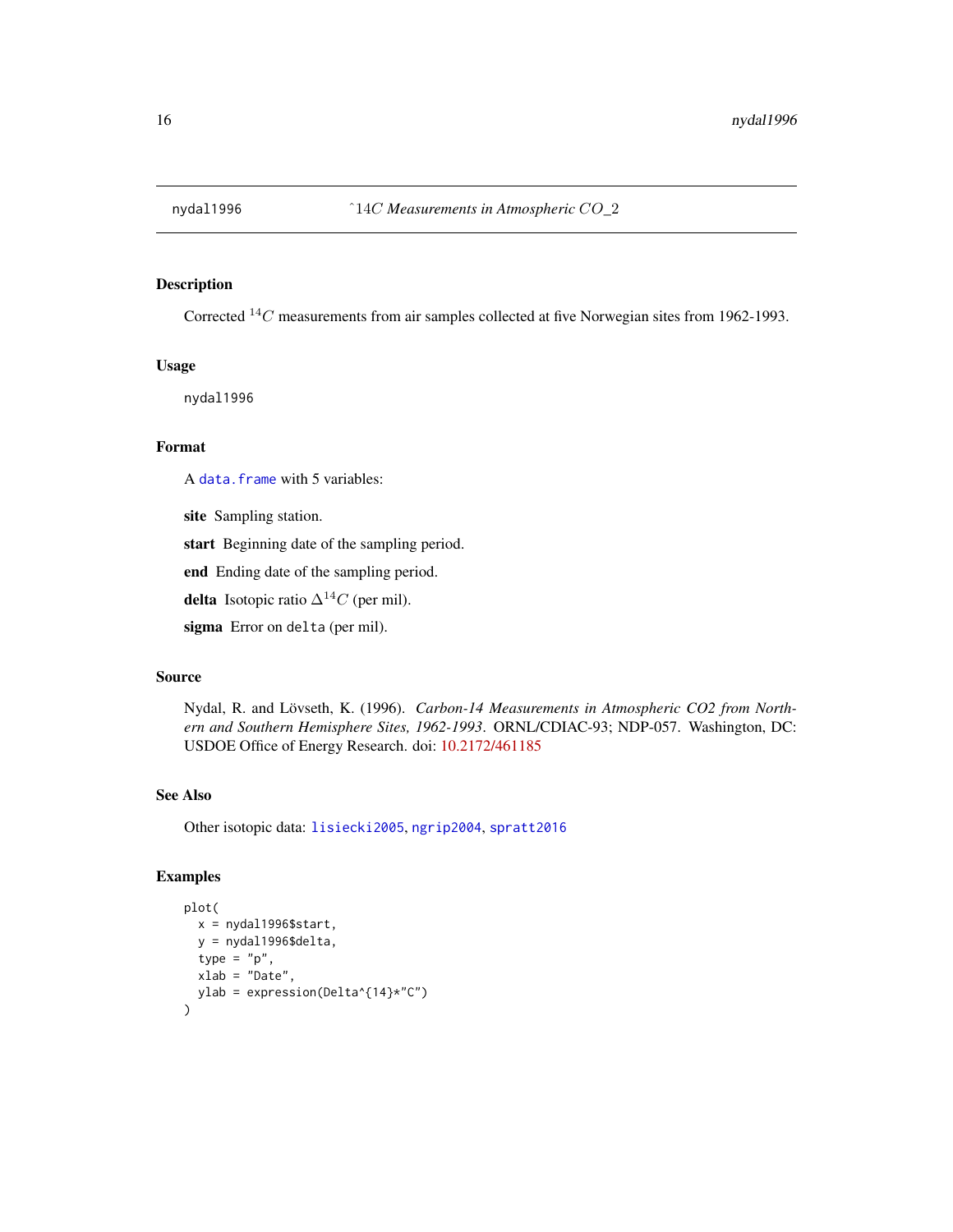<span id="page-16-1"></span><span id="page-16-0"></span>A Late Pleistocene sea level stack based on marine sediment core data (foraminiferal carbonate  $\delta^{18}O$ ).

## Usage

spratt2016

#### Format

A [data.frame](#page-0-0) with 9 variables:

age\_calkaBP Age (calendar kilo year BP).

- SeaLev\_shortPC1 Sea Level (meters above present day), climate reconstructions (scaled first principal component of seven sea level reconstructions (0-430 ka)).
- SeaLev\_shortPC1\_err\_sig Sea Level standard deviation from bootstrap (meters), climate reconstructions (scaled first principal component of seven sea level reconstructions (0-430 ka)).
- SeaLev\_shortPC1\_err\_lo Sea Level 95% confidence interval lower bound (meters), climate reconstructions (scaled first principal component of seven sea level reconstructions (0-430 ka)).
- SeaLev\_shortPC1\_err\_up Sea Level 95% confidence interval upper bound (meters), climate reconstructions (scaled first principal component of seven sea level reconstructions (0-430 ka)).
- SeaLev\_longPC1 Sea Level (meters above present day), climate reconstructions (scaled first principal component of five sea level reconstructions (0-798 ka)).
- SeaLev\_longPC1\_err\_sig Sea Level standard deviation from bootstrap (meters), climate reconstructions (scaled first principal component of five sea level reconstructions (0-798 ka)).
- SeaLev\_longPC1\_err\_lo Sea Level 95% confidence interval lower bound (meters), climate reconstructions (scaled first principal component of five sea level reconstructions (0-798 ka)).
- SeaLev\_longPC1\_err\_up Sea Level 95% confidence interval upper bound (meters), climate reconstructions (scaled first principal component of five sea level reconstructions (0-798 ka)).

#### Source

<https://www.ncei.noaa.gov/access/paleo-search/study/19982>

#### References

Spratt, R. M. and Lisiecki, L. E. (2016). A Late Pleistocene sea level stack. *Climate of the Past*, 12, 1079-1092. doi: [10.5194/cp1210792016](https://doi.org/10.5194/cp-12-1079-2016)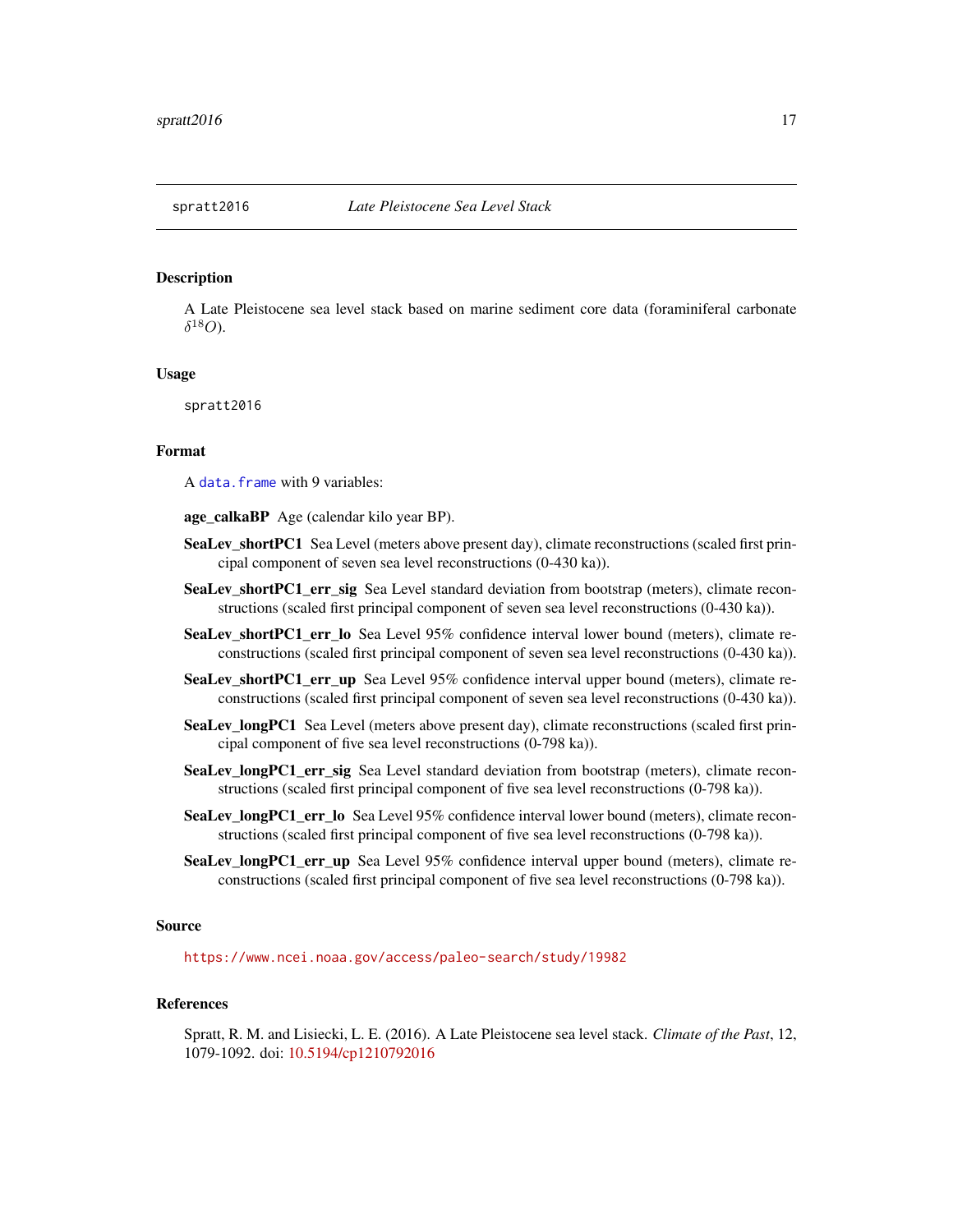## <span id="page-17-0"></span>18 stratigraphy

## See Also

Other palaeoenvironment data: [epica2008](#page-5-1), [law2006](#page-10-1), [lisiecki2005](#page-11-1), [ngrip2004](#page-14-1) Other isotopic data: [lisiecki2005](#page-11-1), [ngrip2004](#page-14-1), [nydal1996](#page-15-1)

## Examples

```
plot(
  x = spratt2016$age_calkaBP,
  y = spratt2016$SeaLev_longPC1,
  type = "1",xlim = c(500, 0),xlab = "kilo year BP",
  ylab = "Sea level (meters above present)"
)
```
stratigraphy *Chronostratigraphic Chart*

#### Description

The ICS international chronostratigraphic chart (v2022/2).

#### Usage

stratigraphy

## Format

A [data.frame](#page-0-0) with 5 variables:

type Unit type ("eon", "era", "period", "series" or "stage"). Precambrian and Hadean are informal units.

name Unit name.

age Numerical age (Ma).

error Error on numerical age (Ma).

parent Parent unit.

## Source

<https://stratigraphy.org/ICSchart/ChronostratChart2022-02.pdf>

## References

Cohen, K. M., Finney, S. C., Gibbard, P. L. and Fan, J.-X. (2013). The ICS International Chronostratigraphic Chart. *Episodes*, 36(3): 199-204. doi: [10.18814/epiiugs/2013/v36i3/002](https://doi.org/10.18814/epiiugs/2013/v36i3/002)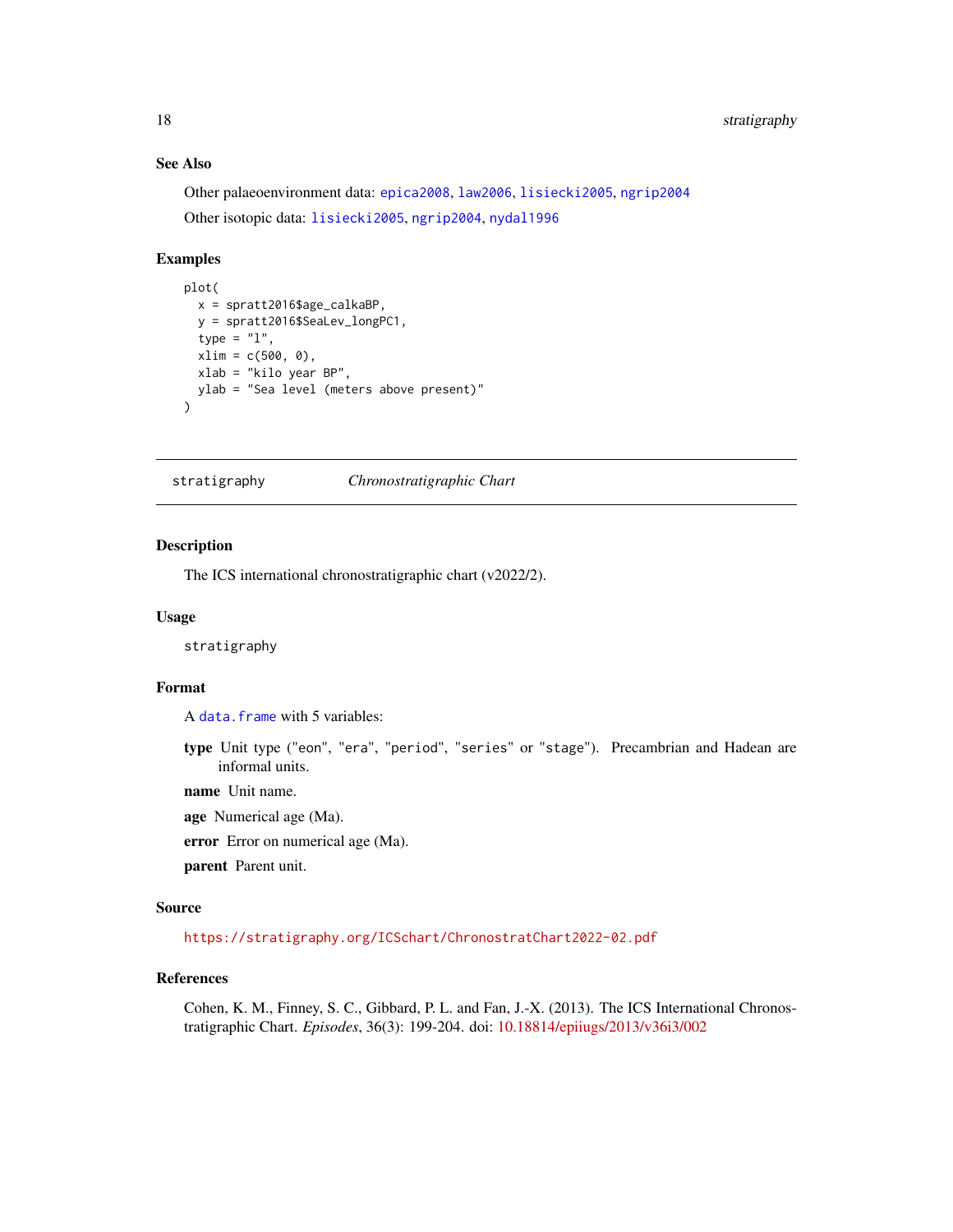<span id="page-18-1"></span><span id="page-18-0"></span>

Chemical analysis (electron probe X-ray micro analysis) of 398 medieval glass vessels found in France.

#### Usage

verre

## Format

A [data.frame](#page-0-0) with 17 variables:

Site CNL: Cour Napoléon, Louvre; ORL: Orléans; POI: Poitiers; ANG: Angers; OMO: Omonville, Seine Maritime; ROU: Rouen; MEA: Meaux; CHL: Châlons-sur-Marne; PAI: Pairu (Argonne, Ardennes); BER: Bercettes (Argonne, Ardennes); BIN: Binois (Argonne, Ardennes); CHE: Chevrie (Argonne, Ardennes); MIT: Mitte (Argonne, Ardennes); MET: Metz; CHM: Chambaran.

Sample Sample code.

Type Typology.

Age Century.

- Periode I: 9th-12th century; II: 13th-first half of the 15th century; III: end of the 15th to end of the 16th century; IV: end of 16th to end of the 17th century.
- Tint B: blue; CL: colourless; CLg colourless (greyish tint); PB: pale blue; PGE: pale greenish; PGE-B: pale green-blue or blue-green; PGY-B: pale grey-blue; R: opaque red; W: opaque white; \*av: added aventurine spots; \*bl: added thread blue or blue spots; \*r: added thread opaque red or opaque red spots; \*w: added thread opaque white.
- Na<sub>2</sub>O Na<sub>2</sub>O content (percent).
- CaO CaO content (percent).
- K2O K2O content (percent).
- MgO MgO content (percent).
- P2O5 P2O5 content (percent).
- SiO2 SiO2 content (percent).
- Al2O3 Al2O3 content (percent).
- FeO FeO content (percent).
- MnO MnO content (percent).
- Cl Cl content (percent).

Reference Site reference.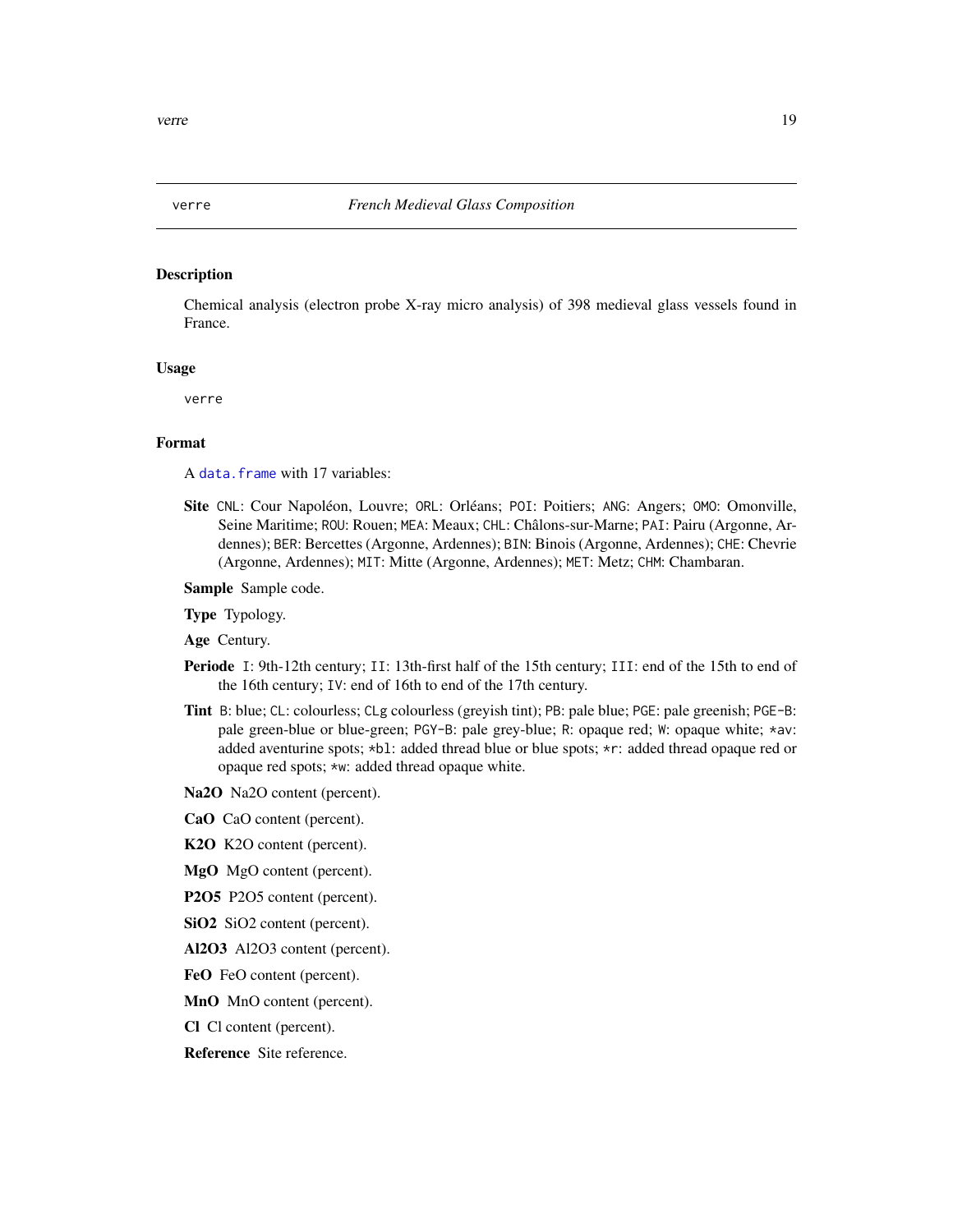## <span id="page-19-0"></span>References

Barrera J., Velde B. (1989). A study of french medieval glass composition. *Archéologie médiévale*, 19, 81-130. doi: [10.3406/arcme.1989.953.](https://doi.org/10.3406/arcme.1989.953)

## See Also

Other chemical data: [kommos](#page-9-1)

## Examples

```
plot(
  x = verre$Na2O,
  y = verre$CaO / (verre$CaO + verre$K2O),
  type = "p",
  xlab = expression("Na" [2]*"0 (%)"),
  ylab = expression("CaO"/"(CaO"+"K"[2]*"O)")
)
```
<span id="page-19-1"></span>

#### zuni *Zuni Ceramics*

#### Description

A dataset containing ceramic counts from the Zuni region of the American Southwest.

## Usage

zuni

## Format

A [data.frame](#page-0-0) with 420 rows (assemblages) and 18 variables (ceramic types). The numbers in brackets correspond to the date range of each type (in AD years):

LINO Lino Gray (575-875).

KIAT Kiatuthlanna Black-on-white (850-910).

RED Red Mesa Black-on-white (900-1030).

GALL Gallup Black-on-white (1025-1150).

ESC Escavada Black-on-white (1050-1150).

PUBW Puerco Black-on-white (1050-1200).

RES Reserve Black-on-white (1071-1115).

TULA Tularosa Black-on-white (1175-1300).

PINE Pinedale Black-on-white (1275-1325).

PUBR Puerco Black-on-red (1050-1200).

WING Wingate Black-on-red (1070-1200).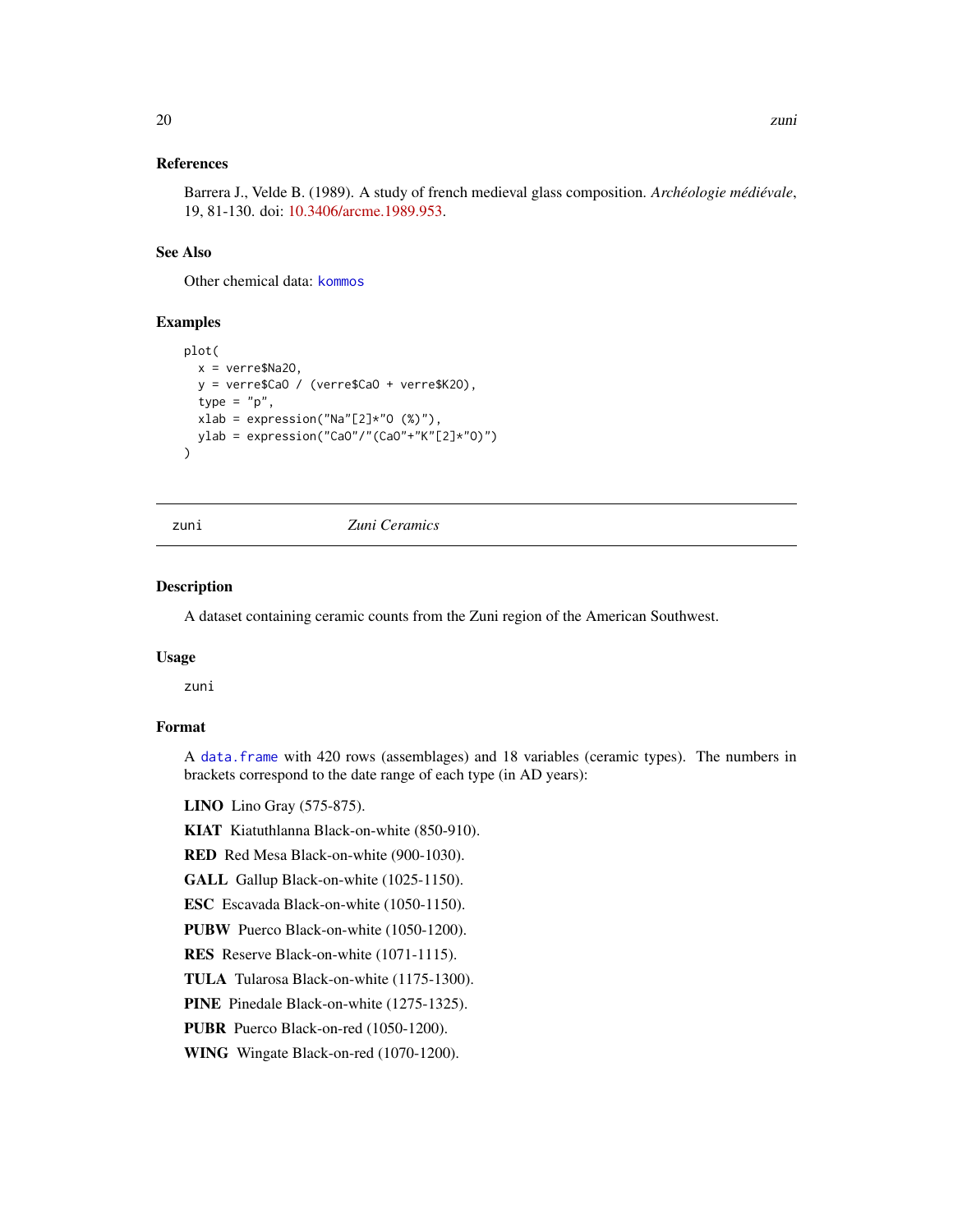<span id="page-20-0"></span>WIPO Wingate Polychrome (1150-1250).

SJ St. Johns Black-on-red/Polychrome (1200-1300).

LSJ St. Johns glaze, Techado Polychrome (1275-1300).

SPR Springerville Polychrome (1250-1300).

PINER Pinedale Black-on-red/Polychrome (1275-1325).

HESH Heshotauthla Polychrome (1285-1400).

KWAK Kwakina Polychrome (1285-1400).

## Source

Peeples, M. A., & Schachner, G. (2012). Refining correspondence analysis-based ceramic seriation of regional data sets. *Journal of Archaeological Science*, 39(8), 2818-2827. doi: [10.1016/](https://doi.org/10.1016/j.jas.2012.04.040) [j.jas.2012.04.040.](https://doi.org/10.1016/j.jas.2012.04.040)

## See Also

Other count data: [birds](#page-2-2), [boves](#page-2-1), [chevelon](#page-3-1), [compiegne](#page-4-1), [merzbach](#page-12-1), [mississippi](#page-13-1)